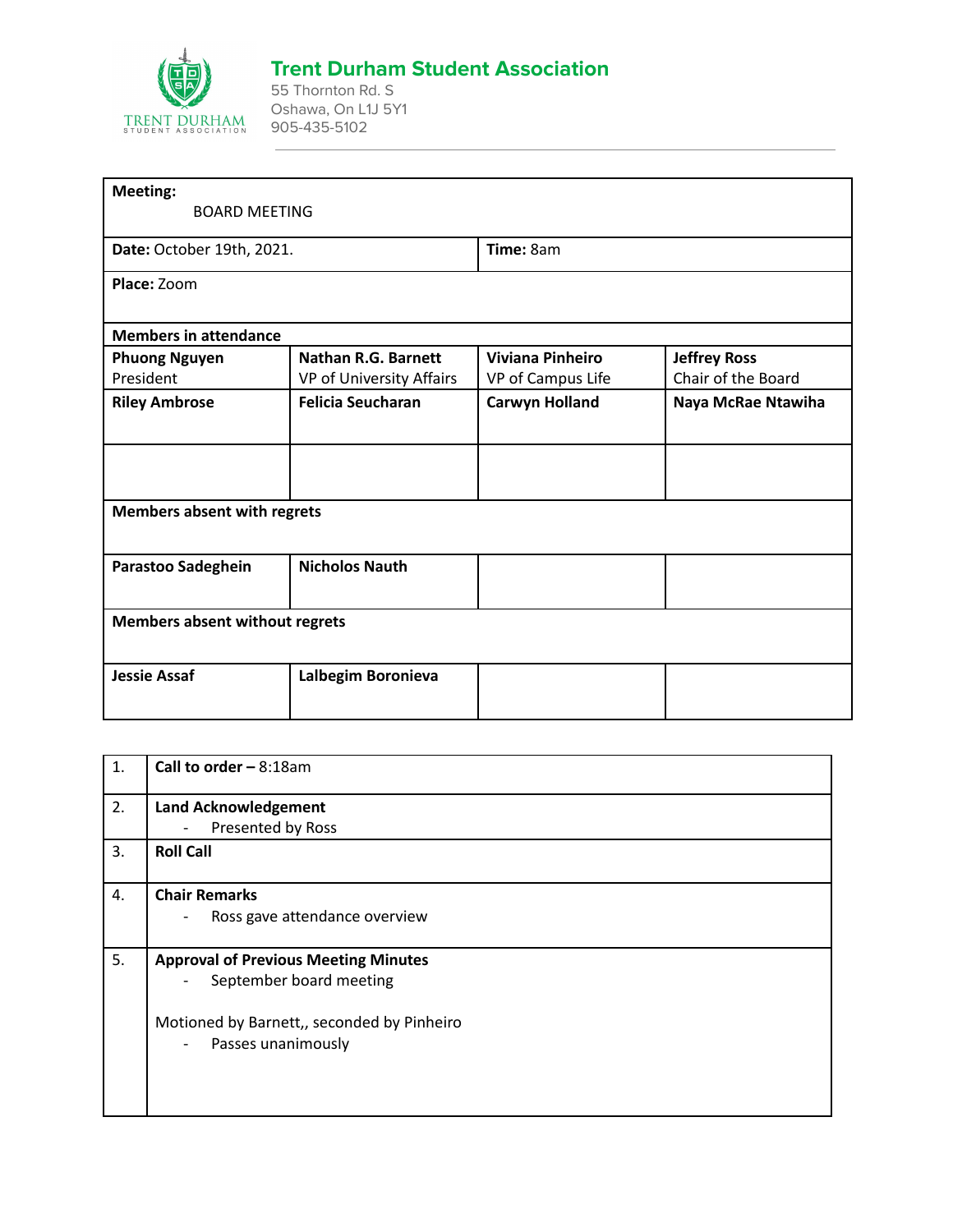

| 6.  | <b>Review of Action Items</b>                                                                                                                                                                                                                                                                   |
|-----|-------------------------------------------------------------------------------------------------------------------------------------------------------------------------------------------------------------------------------------------------------------------------------------------------|
|     | None                                                                                                                                                                                                                                                                                            |
| 7.  | <b>Call for New Business</b>                                                                                                                                                                                                                                                                    |
|     | Ambrose motioned to add "Covid-19 screening" to agenda                                                                                                                                                                                                                                          |
|     | Motioned by Ambrose, Seconded by Nguyen                                                                                                                                                                                                                                                         |
|     | Passes unanimously                                                                                                                                                                                                                                                                              |
| 8.  | <b>Approval of Agenda</b>                                                                                                                                                                                                                                                                       |
|     | Motioned by Nguyen, seconded by Pinheiro<br>Passes unanimously                                                                                                                                                                                                                                  |
| 9.  | <b>Declaration of Conflict of Interest</b>                                                                                                                                                                                                                                                      |
|     |                                                                                                                                                                                                                                                                                                 |
| 10. | <b>Executive Updates</b><br>Overview of exec updates (Attached in board drives)<br>The three executives gave an update of what they have been working on over the past month in<br>September.                                                                                                   |
|     |                                                                                                                                                                                                                                                                                                 |
| 11. | <b>Board Updates</b>                                                                                                                                                                                                                                                                            |
|     | Ntawiha provided an update on what the TDSA CARES committee has been up to                                                                                                                                                                                                                      |
| 12  | <b>Budget Update</b>                                                                                                                                                                                                                                                                            |
|     | Nguyen provided an update on the budget. We have an extra \$16,000 and are looking<br>to allocate \$12,000 to certain lines in the TDSA budget.<br>\$4,000 for Merch<br>\$1,500 for Clubs<br>\$3000 fro Training<br>\$400 for printing<br>\$200 for conference meals<br>\$3000 for other events |
|     | Ambrose: Why are you adding an additional \$4,000 to the Merch(andise) line.<br>Nguyen: 1) Alot of students are looking to buy more Merch, 2) Overtime the money will even<br>out as we sell the Merch                                                                                          |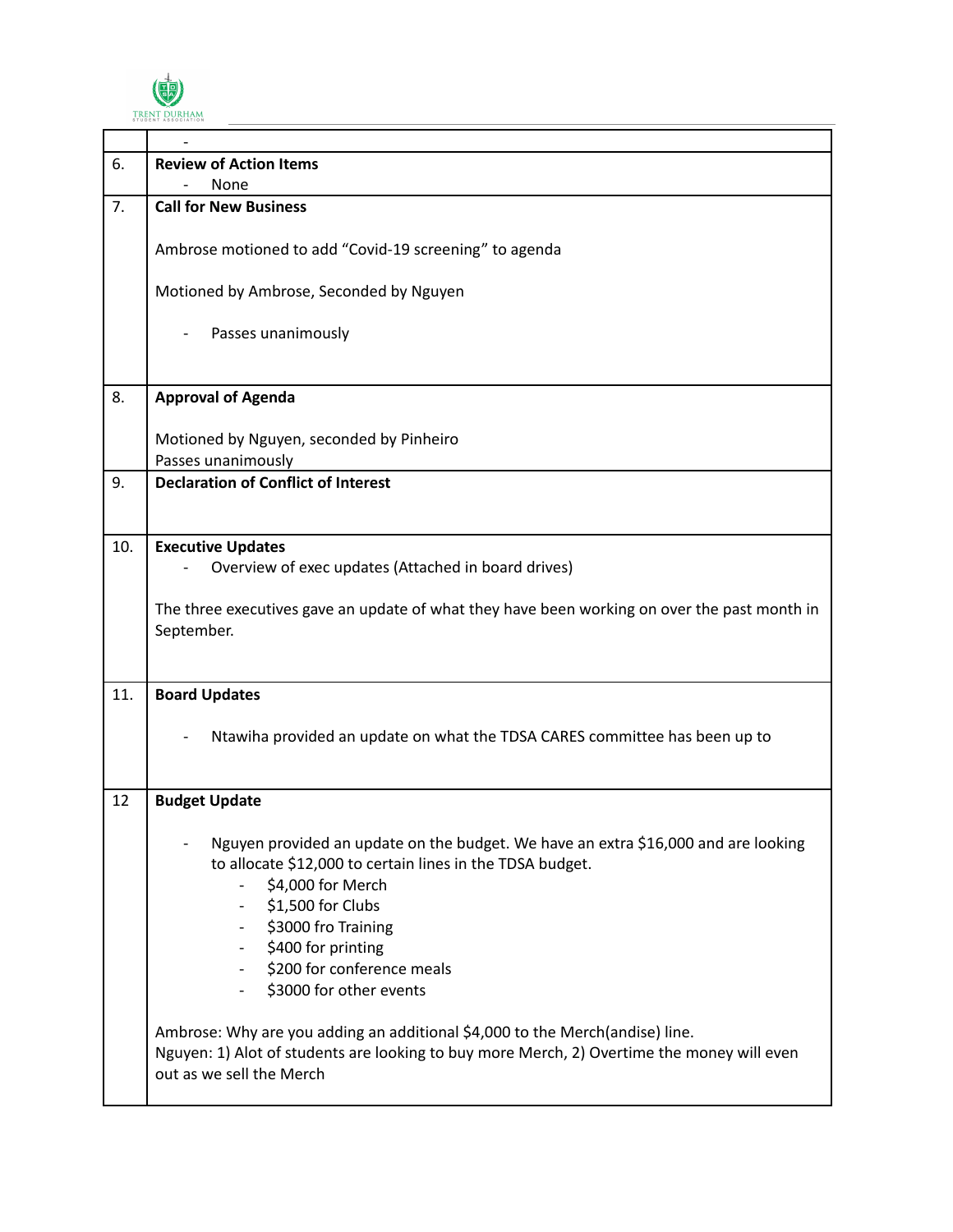

|    | I RENT DURHAM<br>STUDENT ASSOCIATION                                                                                                                                                                                                             |
|----|--------------------------------------------------------------------------------------------------------------------------------------------------------------------------------------------------------------------------------------------------|
|    | Holland: I wanted to ask about the second item for clubs. How do I find a breakdown of the<br>clubs?                                                                                                                                             |
|    | Nguyen: Our club has one big pool of funding.                                                                                                                                                                                                    |
|    | Pinheiro: A club like Jam session has a smaller budget compared to Trent Pride/Theatre                                                                                                                                                           |
|    | Club/ABC. Those clubs are putting up more events throughout the year                                                                                                                                                                             |
|    | Nguyen: There are more clubs being created, and we are looking to make sure that every club<br>has access to funding.                                                                                                                            |
|    | Holland: I believe that clubs should be able to present the budget at the start of the year that<br>way they are sure of the limitations. All clubs are important and should be treated fairly. There<br>should be a budget line for newer clubs |
|    | Pinheiro: At the end of the academic year, I will ask each club who plans on returning and have a<br>better sense of how much to allocate to each club for the next year.                                                                        |
|    | Nguyen provided an update on the use of the TDSA Bursaries                                                                                                                                                                                       |
|    | Ambrose: Should we allocate more money to the Grocery Assistance                                                                                                                                                                                 |
| 13 | <b>Second Semester Policy Analyst Job Posting</b>                                                                                                                                                                                                |
|    | Ambrose provided an update on the new job posting. Nothing has changed except the                                                                                                                                                                |
|    | start and end date.                                                                                                                                                                                                                              |
|    | BIRT that TDSA Board approve the Second Semester Policy Analyst Job Posting                                                                                                                                                                      |
|    | Motioned by Barnett, Seconded by Nguyen<br>$\overline{\phantom{a}}$                                                                                                                                                                              |
|    | Passes unanimously                                                                                                                                                                                                                               |
| 14 | Follow up on International Student Supports                                                                                                                                                                                                      |
|    | Ambrose asked the executives if there has been any update on this.                                                                                                                                                                               |
|    | Ambrose: What are some actions that can be taken by the TDSA to better support International<br>students?                                                                                                                                        |
|    | Barnett: Phuong and I had a meeting with them a couple of weeks ago. The International office                                                                                                                                                    |
|    | claimed that they are very responsive - which is different from what we have heard.                                                                                                                                                              |
|    | Ambrose: Is it okay to go above International, if things are not getting improved?                                                                                                                                                               |
|    | Nguyen: It is hard to go to another department to assist as these are issues that can only be                                                                                                                                                    |
|    | fixed by International                                                                                                                                                                                                                           |
|    | Nguyen: We can create an action plan to have Trent International on campus                                                                                                                                                                       |
| 15 | <b>Food Services Advisory Committee</b>                                                                                                                                                                                                          |
|    | Nguyen went over the food services advisory committee groups                                                                                                                                                                                     |
|    | No board member expressed interest, the student executives will do it                                                                                                                                                                            |
| 16 | <b>Daily Covid-19 Screening</b>                                                                                                                                                                                                                  |
|    | Ambrose: Has there been any further update on this since we had our last discussion?                                                                                                                                                             |
|    | Nguyen: There is a rumour that your wifi will be slowed down until you complete the daily                                                                                                                                                        |
|    | covid-19 screening                                                                                                                                                                                                                               |
|    | Ambrose: Is there anything we can do to get the University to enforce this?                                                                                                                                                                      |